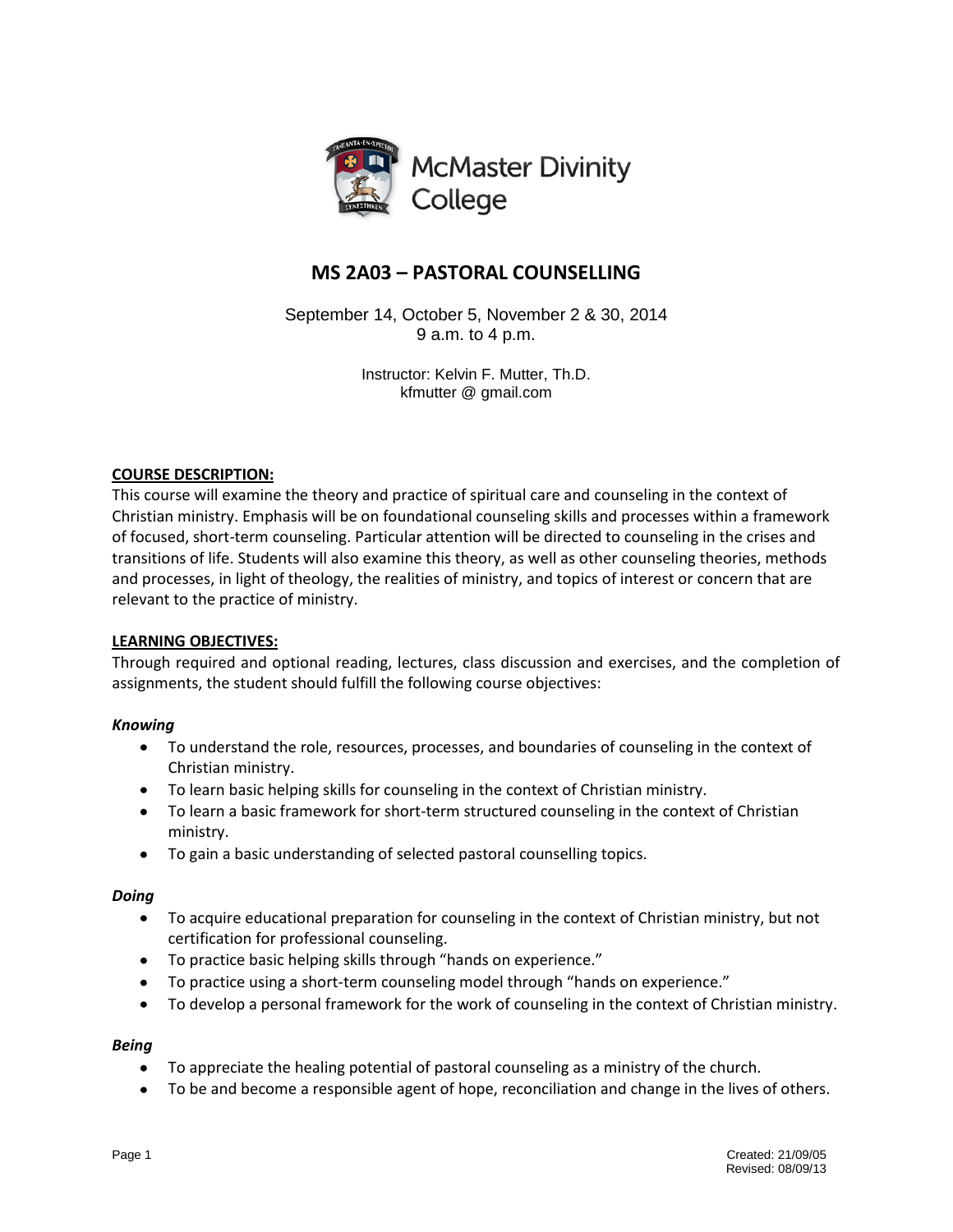- To experience the work of counseling in the context of Christian ministry (i.e., pastoral counseling) as one of "companioning" with another.
- Through reflection on practice, to become self-aware of the student's potential strengths and short-comings as a pastoral counselor.

## **COURSE TEXTS:**

### **Required Texts & Materials: \***

Kollar, Charles A. (2011). *Solution-Focused Pastoral Counseling*, second edition. Grand Rapids, MI: Zondervan.

McMinn, Mark R. (2008). *Sin and Grace in Christian Counseling.* Downers Grove, IL: IVP Academic.

Mutter, Kelvin F. (2013). *Solution Focused Pastoral Counseling: Practice Guide and Workbook.*

Worthington, Everett L. (1999). *Hope-Focused Marriage Counseling.* Downers Grove, IL: InterVarsity Press.

\* Required textbooks for this class are available from the College's book service, R.E.A.D. On Bookstore. Texts may be purchased from the R.E.A.D. On outlet at McMaster Divinity College during the first part of the semester (including the first day of class). For advance purchase, you may contact READ On Bookstores, 304 The East Mall, Suite 100, Etobicoke, ON M9C 5K1: phone 416-620-2934; fax 416-622- 2308; e-mail books@readon.ca. Other book services may also carry the texts.

### **PROFESSOR:**

*Availability:* Dr. Mutter will be available for one-on-one consultation before and after class and during breaks on each of the four scheduled teaching days. Otherwise, students may contact him at kfmutter @ gmail.com.

*Biography:* Dr. Kelvin Mutter is a Registered Marriage and Family Therapist (OAMFT/AAMFT), a Pastoral Counselling Specialist (CASC) and an Adjunct Professor at McMaster Divinity College. Dr. Mutter's ministry and counseling experience includes: counseling individuals, couples and families; training seminary and social work students in the art of counseling; and, pastoral and lay leadership in several churches in Southern Ontario. Dr. Mutter is married and has three adult children.

| Date                                      |      | <b>Class Topic / Discussion</b>                                                                | <b>Assignment</b>                                          |
|-------------------------------------------|------|------------------------------------------------------------------------------------------------|------------------------------------------------------------|
| Sept 14<br>on<br>campus                   | a.m. | <b>Introductory Matters</b><br>Solution-Focused Pastoral Counselling - I                       | Pre-reading: Kollar<br>chs. 1-7, 20; Mutter<br>chs. 1-3, 5 |
|                                           | p.m. | Solution-Focused Pastoral Counselling - II                                                     |                                                            |
| Sept 16-21<br>Online<br><b>Discussion</b> |      | Drawing on the text and last Saturday's class discussion,<br>respond to the posted case study. | Kollar chs. 9-12;<br>Mutter chs. 5-10                      |
| Sept 23-Oct 4                             |      |                                                                                                | Kollar chs. 13-14;                                         |

# **COURSE SCHEDULE:**

**Disclaimer:** *This syllabus is the intellectual property of the instructor and is prepared with currently available information. The instructor reserves the right to make changes and revisions up to and including the first day of class.*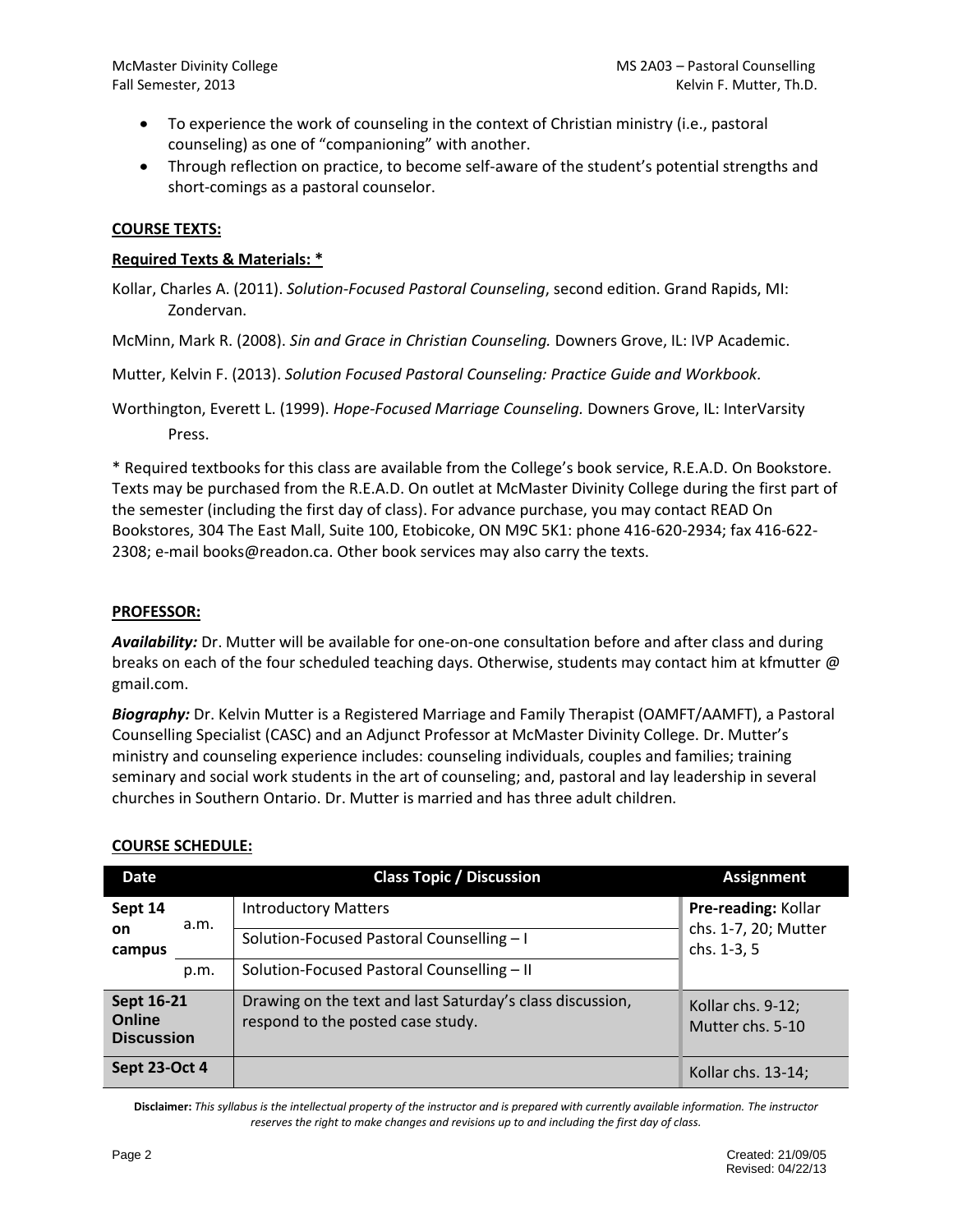| <b>Date</b>                                          |      | <b>Class Topic / Discussion</b>                                                                         | <b>Assignment</b>                             |
|------------------------------------------------------|------|---------------------------------------------------------------------------------------------------------|-----------------------------------------------|
|                                                      |      |                                                                                                         | Mutter chs. 11-13                             |
| Oct <sub>5</sub><br>on<br>campus                     | a.m. | <b>Guidelines for Culturally Competent Counseling</b>                                                   |                                               |
|                                                      | p.m. | <b>Counseling for Reconciliation</b>                                                                    |                                               |
| Oct 6-15 Online<br><b>Discussion</b>                 |      | Drawing on the text and the class discussion, respond to the<br>posted case study.                      |                                               |
| <b>Oct 11</b>                                        |      |                                                                                                         | <b>Practice Counseling</b><br>Assignment #1   |
| <b>Oct 18</b>                                        |      |                                                                                                         | McMinn chs. 1-4                               |
| <b>Oct 25</b>                                        |      |                                                                                                         | McMinn chs. 5-8                               |
| Nov <sub>2</sub><br>on<br>campus                     | a.m. | Counseling for Addictions and Mental Health Issues                                                      | Case Study<br>Application of Sin and<br>Grace |
|                                                      | p.m. | Counseling for Issues of Abuse in Families                                                              |                                               |
| Nov 4-9 Online<br><b>Discussion</b>                  |      | Drawing on the text and last Saturday's class discussion,<br>respond to one of the posted case studies. |                                               |
| <b>Nov 15</b>                                        |      |                                                                                                         | <b>Practice Counselling</b><br>Assignment #2  |
| <b>Nov 30</b><br>on<br>campus                        | a.m. | <b>Guidelines for Couple Counseling</b>                                                                 | Worthington (entire                           |
|                                                      | p.m. | <b>Guidelines for Family Counseling</b>                                                                 | text)                                         |
|                                                      |      | <b>Guidelines for Counseling Adolescents</b>                                                            |                                               |
| <b>Nov 28 - Dec 2</b><br>Online<br><b>Discussion</b> |      | Drawing on the text and last Saturday's class discussion,<br>respond to one of the posted case studies. |                                               |

# **COURSE REQUIREMENTS:**

#### **1. Participation: (30%).**

# 1.1. **Class Participation (on campus) (15%) .**

Class sessions will contain a mixture of lecture, discussion and case reflection. The participation grade will be assessed on the basis of the student's engagement with the material being presented and the student's ability to demonstrate familiarity with the texts.

# 1.2. **Online Discussion (15%) .**

Each student is expected to actively participate in the on-line class discussions. The course code/key will be announced at class rather than posted with this syllabus on the web. Because the web discussion depends on timely postings, posts will only receive credit if made by midnight of the due date. Posting well ahead of deadlines is encouraged as your comments are likely to invite comment or interaction

**Disclaimer:** *This syllabus is the intellectual property of the instructor and is prepared with currently available information. The instructor reserves the right to make changes and revisions up to and including the first day of class.*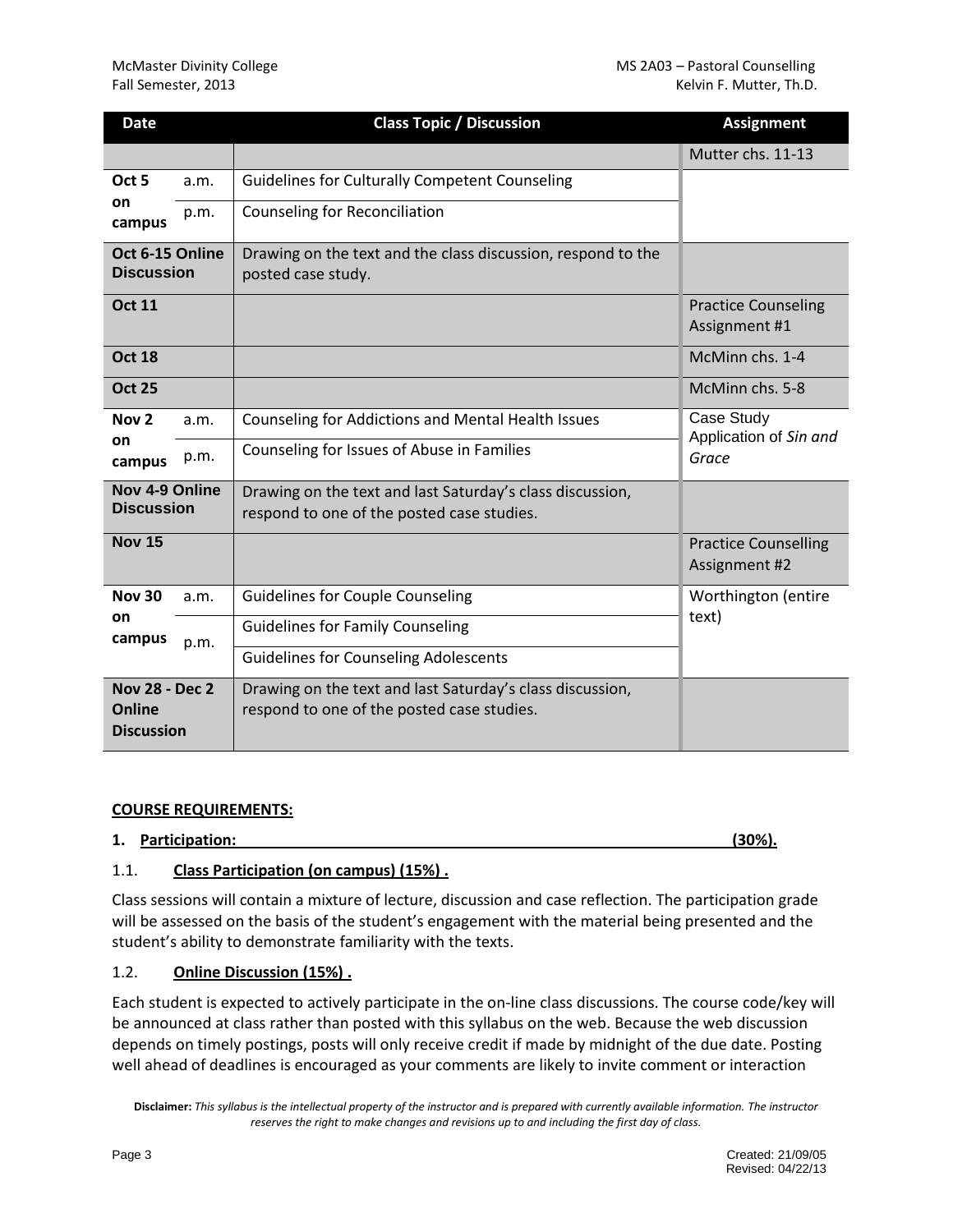from other members of the class. Thoughtful weekly participation and comments or questions that reflect the student is thinking through the readings or lectures will result in a higher grade.

> Grading (maximum of 5 points per week): Respond to the posted question – maximum 2 points Respond to another student's posting – maximum 3 points

#### **Guidelines for on-line discussions:**

- While the discussion board is only accessible to those who are registered in the course, it is still a "public space." Not every participant will have equal knowledge of other class members. Please keep this in mind as you decide how you interact and what you choose to share.
- Your comments must be pertinent to the question posed and/or the responses of others students.
- Please follow these guidelines:
	- $\circ$  Remember the words of Ephesians 4:29 "Do not let any unwholesome talk come out of your mouths, but only what is helpful for building others up according to their needs, that it may benefit those who listen."
	- $\circ$  Do not type in all capital letters. Remember, typing in all capital letters is indicative of yelling in cyberspace.
	- $\circ$  Refrain from flaming. This means do not use these forums to verbally express anger, displeasure or other hostility towards any other member on this site.
	- $\circ$  Share personal information at your own discretion, remember this is an open forum. No one from this site will ever ask for personal information such as an email address or password.

# **2. Course Readings: .**

Students are expected to completely read the assigned texts and to demonstrate familiarity with these texts both in their written work as well as their class interactions.

# **3. Practice Counselling Assignments (50%).**

Instead of exams, students are required to complete two practice counseling sessions (preferably with a classmate or fellow seminarian) **and** submit a verbatim report from a section of each of these exercises. These exercises are designed to assist you in your growth as a pastoral counselor. Please make sure the counselee has a copy of the instructions for the assignment.

**Note 1:** Papers will contain the following elements:

- 1 page introductory material,
- A counseling transcript (as per format provided). *These transcripts are to contain 15 counseling responses by the student.* In most cases, it is best to highlight one of the following portions: a) the conversation that begins with your Opening Question; b) the portion where you clarify what they wish to talk about (i.e., counseling goals and outcome or focus of the session); or, c) the section of the exercise that ends with your Closing statement or question.
- 1-2 pp. of reflection on the session (as per format provided).

**Note 2:** It is expected that the student will be able to demonstrate a working knowledge of basic counseling responses by accurately identifying which basic counseling skills are evident in this transcript.

**Disclaimer:** *This syllabus is the intellectual property of the instructor and is prepared with currently available information. The instructor reserves the right to make changes and revisions up to and including the first day of class.*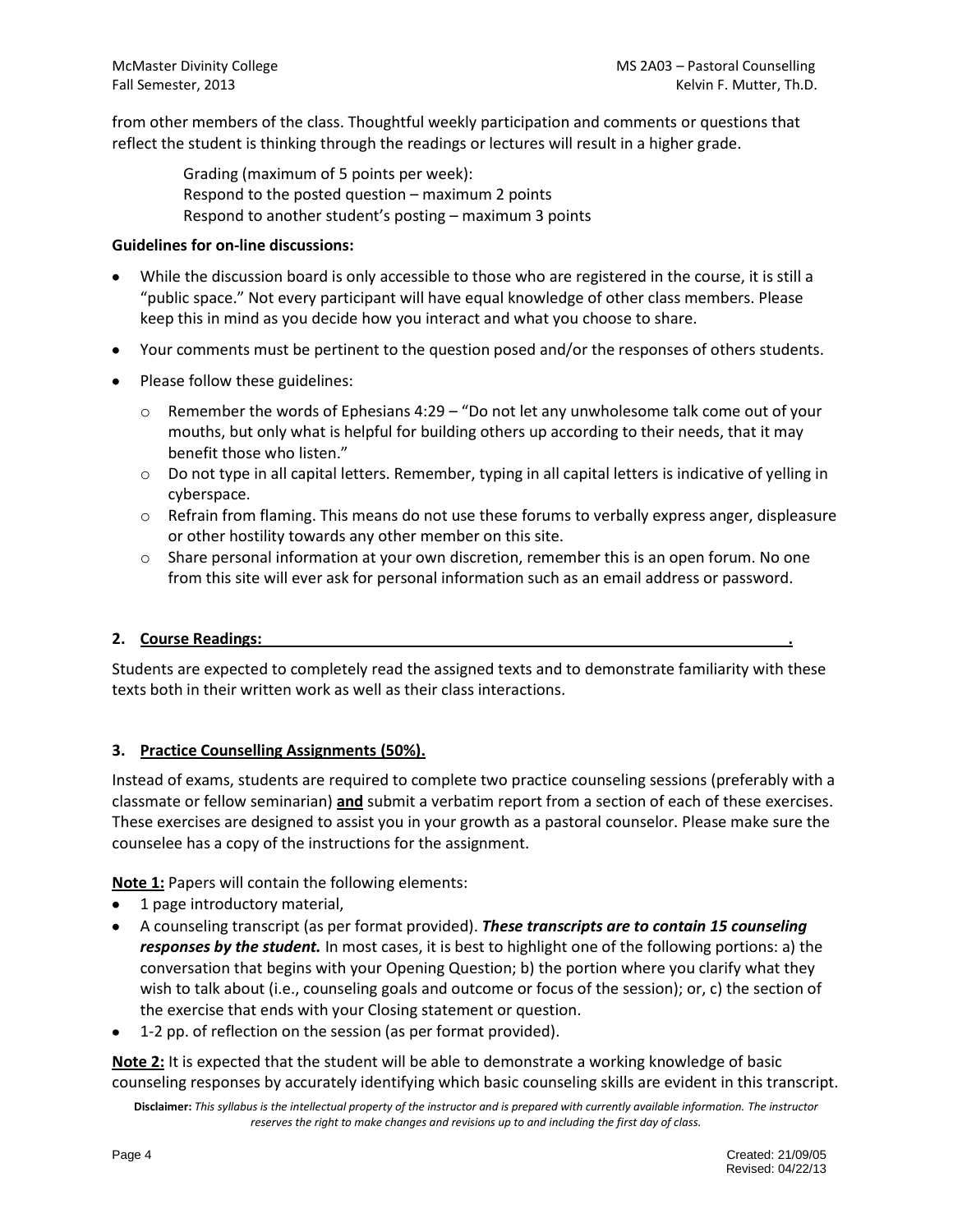**Note 3:** It is expected that the student will be able to demonstrate a working knowledge of Kollar's model by accurately identifying which aspects of Kollar's model are evident in this transcript.

**Note 4:** Students are not permitted to submit a verbatim of an actual counseling session with someone they may be working with or who has sought their advice.

### **a. Practice Counselling Assignment #1 (20 %) Due: Oct 11, 2013 .**

#### Instructions to the Student:

This is to be a *first session.* It is assumed that you only have superficial knowledge (if any) of the other person. Your task in this assignment is to: a) connect with the counselee, b) determine why they came for counselling, and c) use Kollar's model to guide you.

### Instructions to the Counselee:

*These instructions have been kept brief so that you, the counselee, can create the script as you go. It is very important that you DO NOT tell the practice counsellor ahead of time what type of client you are going to be. It is part of the student's learning process to discern this from his/her interaction with you.*

In this exercise the counsellor will be trying to "connect" with you. All they know is you want to talk to them about something. Your task is to provide a "realistic" practice session for the counsellor. It is to their benefit that you do neither make the situation too easy. You need to be careful, however, that you do not unnecessarily frustrate the practice counsellor. You can bring any situation you want (i.e. self-esteem issues, parenting problems, spouse is unfaithful, depression, spiritual coldness, etc.). You decide: how nervous you will be, whether you will trust this counsellor with your secret, how much you will tell in the first session, or if you will 'test' the counsellor.

# **b.** Practice Counselling Assignment #2 (30 %) **Due: Nov 15, 2013** .

Instructions to the Student:

This is to be a *follow-up session* with the same counselee from Practice Assignment #1. Your task in this assignment is to: a) reconnect with the counselee, and, b) use Kollar's model to guide your work.

# Instructions to the Counselee:

*These instructions have been kept brief so that you, the counselee, can create the script as you go. It*  is very important you DO NOT tell the practice counsellor ahead of time what type of client you are *going to be or what may have transpired in your life since the first session. It is part of the student's learning process to discern this from their interaction with you.*

In this exercise the counsellor will be trying to "reconnect" with you. One of the things they will be interested in is whether or not your situation has worsened, remained the same or improved (the choice is entirely yours) since your last counselling session. Your task is to provide a "realistic" practice session for the counsellor. It is to their benefit that you do not make the situation too easy. You need to be careful, however, that you do not unnecessarily frustrate the practice counsellor. You can bring any situation you want (i.e. self-esteem issues, parenting problems, spouse is unfaithful, depression, spiritual coldness, etc.). You decide: how nervous you will be, whether you will trust this counsellor with your secret, how much you will tell in the first session, or if you will 'test' the counsellor.

**Disclaimer:** *This syllabus is the intellectual property of the instructor and is prepared with currently available information. The instructor reserves the right to make changes and revisions up to and including the first day of class.*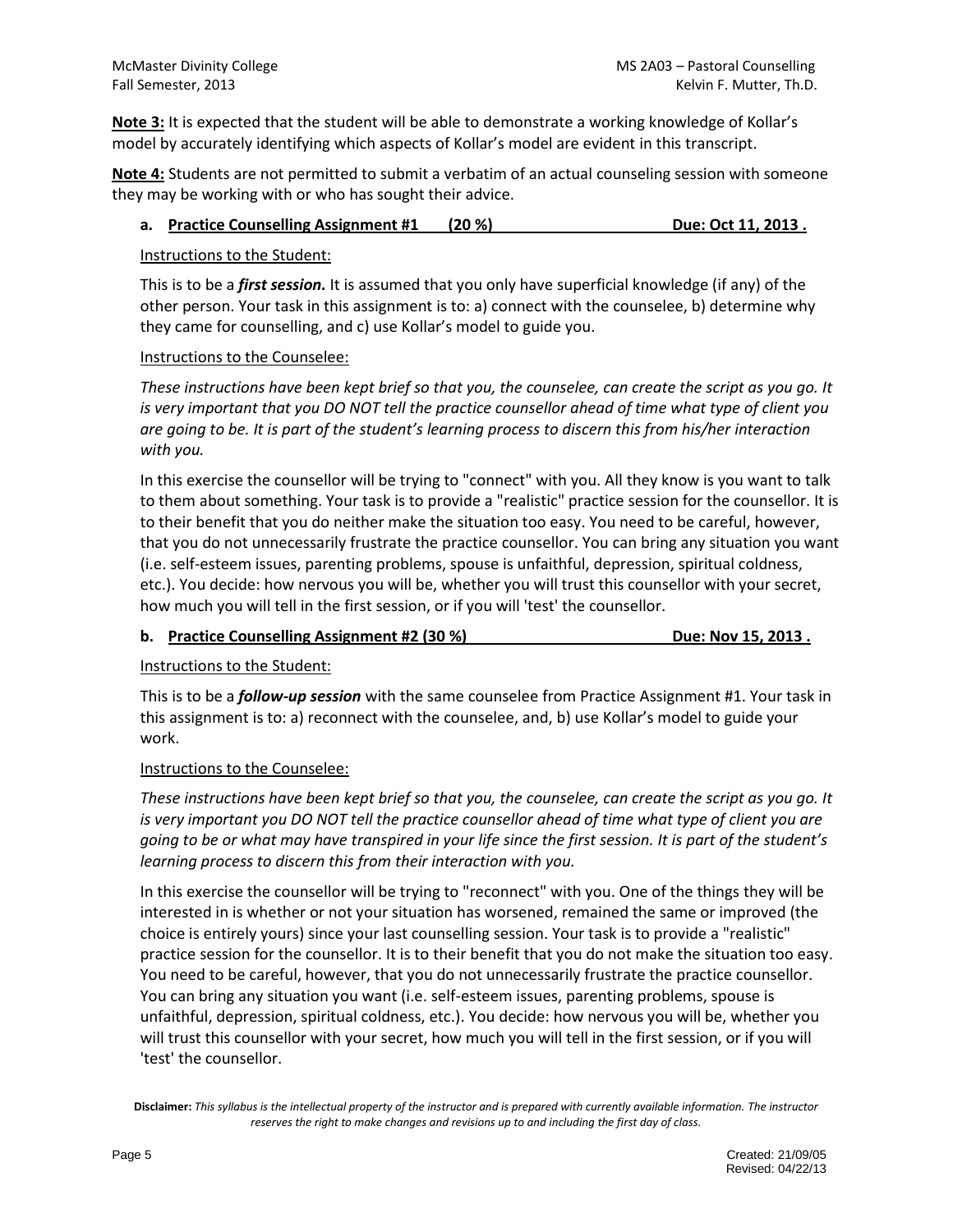### **4. Case Study Application of McMinn** *Sin and Grace* **( 20%) Due: Nov 2, 2013.**

Students are to employ McMinn's *Sin and Grace* to reflect on and construct a pastoral response to **one of the following case studies** (2500 words). Students will be graded on their knowledge of McMinn's model, their ability to critically reflect on and identify key issues or themes within the case study; their ability to use McMinn's model to interact with the case study; and their ability to construct a realistic pastoral response to the case study.

Case Study #1:<sup>1</sup> You are disturbed in the middle of your supper and are told that the child of one of the leaders of your church has been hospitalized as a result of injuries sustained while in the company of the child of another church leader. Over the course of the next week you learn that the injuries are such that this child will require rehabilitation and it is uncertain as to the extent they will be able to resume a "normal life." Added to this, you learn that the police are investigating the incident because there are questions as to who is responsible for this injury. Finally, you learn that there was at least one bystander who recorded the entire event on their cell phone and that video has been posted on the internet where it has gone viral.

**Case Study #2**: 2 You receive a telephone call from someone asking to meet you at a local coffee shop. When you meet this person, he explains to you that he has recently been released from prison and that he is looking to begin his new life in your community. He also tells you that he accepted Christ as his savior while he was in prison. He then gives you the name and telephone number of the prison chaplain. This stranger then proceeds to tell you that he is looking for a Christian community who are willing to help him grow in his faith and to stay out of jail and wonders if your church might be able to provide him with this sense of community. He watches you carefully as you reflect on what you have heard, waiting for your answer. However, before you can answer, he tells you he doesn't believe he will be able to attend Sunday services because his Probation Order prohibits him from being where there are children.

#### **COURSE ADMINISTRATION:**

**College Style for Submission of Written Work:** All written work—unless informed otherwise by the professor—is to be submitted in accordance with the *McMaster Divinity College Style Guide for Essays and Theses*, available on the McMaster Divinity College web-site (http://www.mcmasterdivinity.ca/sites/default/files/documents/MacStyleGuideSept1312.pdf).

**Statement On Academic Honesty:** Academic dishonesty is a serious offence that may take any number of forms, including plagiarism, the submission of work that is not one's own or for which previous credit has been obtained, and/or unauthorized collaboration with other students. Academic dishonesty can result in severe consequences, e.g., failure of the assignment, failure of the course, a notation on one's academic transcript, and/or suspension or expulsion from the College. Students are responsible for understanding what constitutes academic dishonesty. Please refer to the McMaster University Academic

Integrity Policy - http://www.mcmasterdivinity.ca/programs/rules-regulations. **Gender Inclusive Language:** McMaster Divinity College uses inclusive language for human beings in

worship services, student written materials, and all of its publications. In reference to biblical texts, the integrity of the original expressions and the names of God should be respected. The NRSV and TNIV are

 $\overline{a}$ 

 $^1$  The circumstances depicted in this case study are fictitious. Any similarity to any person living or dead is merely coincidental.

 $^2$  The circumstances depicted in this case study are fictitious. Any similarity to any person living or dead is merely coincidental.

**Disclaimer:** *This syllabus is the intellectual property of the instructor and is prepared with currently available information. The instructor reserves the right to make changes and revisions up to and including the first day of class.*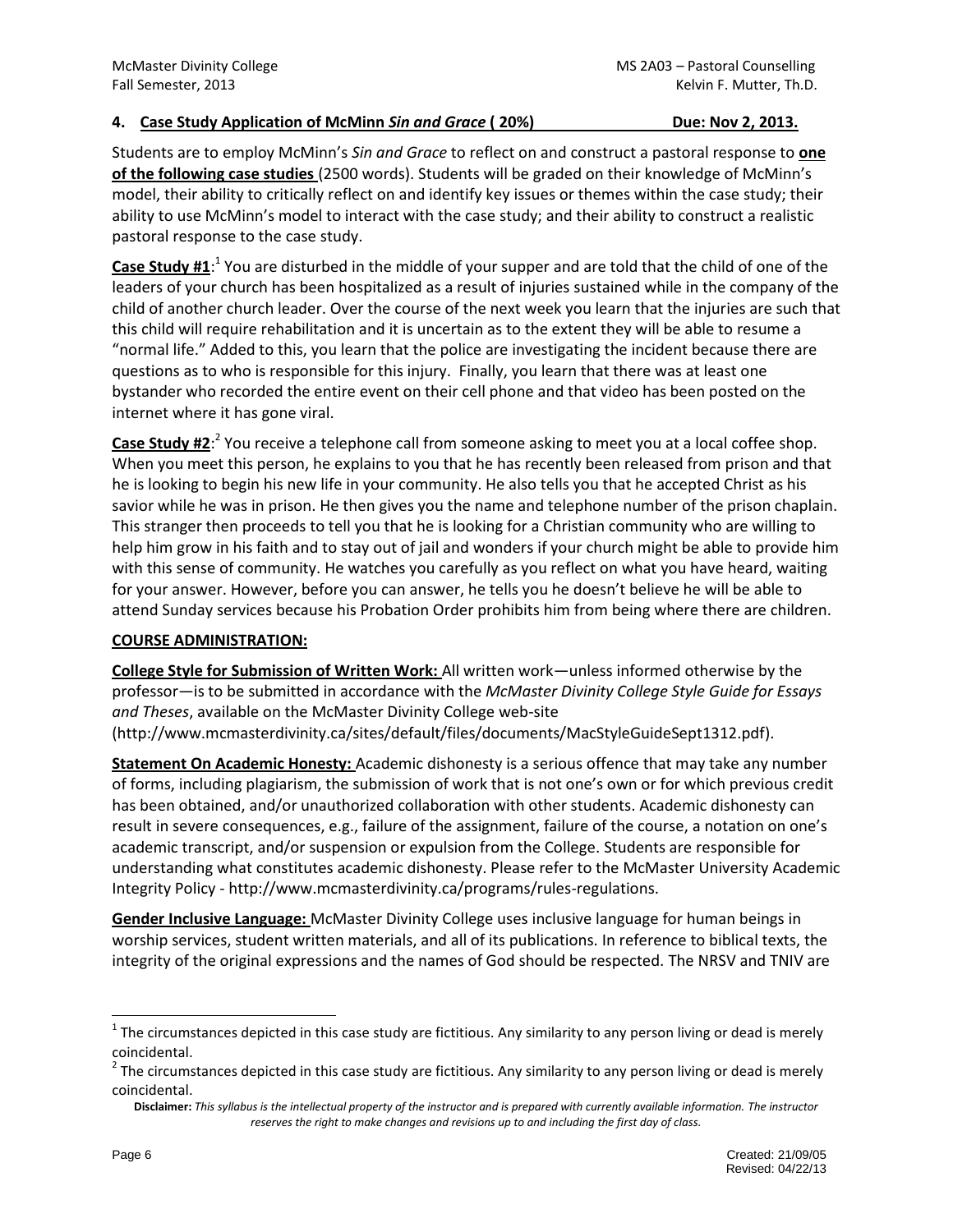examples of the use of inclusive language for human beings. It is expected that inclusive language will be used in chapel services and all MDC assignments.

**Submission of Written Work:** With the exception of the **Online Discussion**, all written work is to be submitted by email in either MSWord format, "Rich Text Format" (i.e., &.rtf), or as an Open Office document. All assignments are due on the day indicated (by email before 5 p.m. of the day due). *Late submission of assignments will be deducted one grade point for every late day.* Graded papers will be returned to the student with comments in pdf format.

**Length:** Students are expected to adhere to the word count. If a paper exceeds the word count, grace will be accorded for the first 10%. However, the grade will be reduced by 1/3 of a letter grade for each additional 10% a paper exceeds the stipulated word count.

### **SELECT BIBLIOGRAPHY**:

Benner, David . *Strategic Pastoral Counseling: A Short-Term Structured Approach.* Grand Rapids, MI: Baker, 2003.

Browning, Don. *Religious Ethics and Pastoral Care*. Philadelphia, PA: Fortress, 1983.

Campbell, Alistair V. *Paid to Care? The Limits to Professionalism in Pastoral Care.* London: SPCK, 1985.

Capps, Donald. *Life Cycle Theory and Pastoral Care.* Philadelphia, PA: Fortress, 1983.

Childs, Brian. *Short-Term Pastoral Counseling: A Guide.* Nashville, TN: Abingdon, 1990.

Clinebell, Howard J. *Basic Types of Pastoral Care & Counseling: Resources for the Ministry of Healing and Growth* (Revised and enlarged). Nashville, TN: Abingdon, 1984.

Dillon, David. *Short-Term Counseling.* Nashville, TN: Word, 1992.

Dunnington, Kent. *Addiction and Virtue.* Downers Grove, IL: IVP Academic, 2011.

Estadt, Barry, et.al. *Pastoral Counseling* (2<sup>nd</sup> Edition). Englewood Cliffs, NJ: Prentice Hall, 1991.

- Gerkin, Charles. *The Living Human Document.* Nashville, TN: Abingdon, 1984.
- Gregory the Great. *Pastoral Care, Ancient Christian Writers,* Vol. 11*.* Edited by Johannes Quasten and Joseph C. Plumpe. Translated by Henry Davis. New York, NY: Newman Press, 1950/1978.
- Harbaugh, Jim. *A 12-Step Approach to the Spiritual Exercises of St. Ignatius.* Lanham, MD: Sheed & Ward, 1997.

Johnson, David, and Jeff VanVonderen. *The Subtle Power of Spiritual Abuse.* Minneapolis, MN: Bethany, 1991.

- Miller, William R., and Kathleen A. Jackson. *Practical Psychology for Pastors.* Englewood Cliffs, NJ: Prentice Hall, 1995.
- Montilla, R. Esteban. *Pastoral Care and Counseling with Latino/as*. Fortress, 2006.

Oden, Thomas C. *The Care of Souls in the Classic Tradition.* Philadelphia, PA: Fortress, 1984.

Oden, Thomas C. *Pastoral Counsel.* New York, NY: Crossroad/Continuum, 1989.

Oglesby, William B., Jr.. *Biblical Themes for Pastoral Care.* Nashville, TN: Abingdon, 1980.

**Disclaimer:** *This syllabus is the intellectual property of the instructor and is prepared with currently available information. The instructor reserves the right to make changes and revisions up to and including the first day of class.*